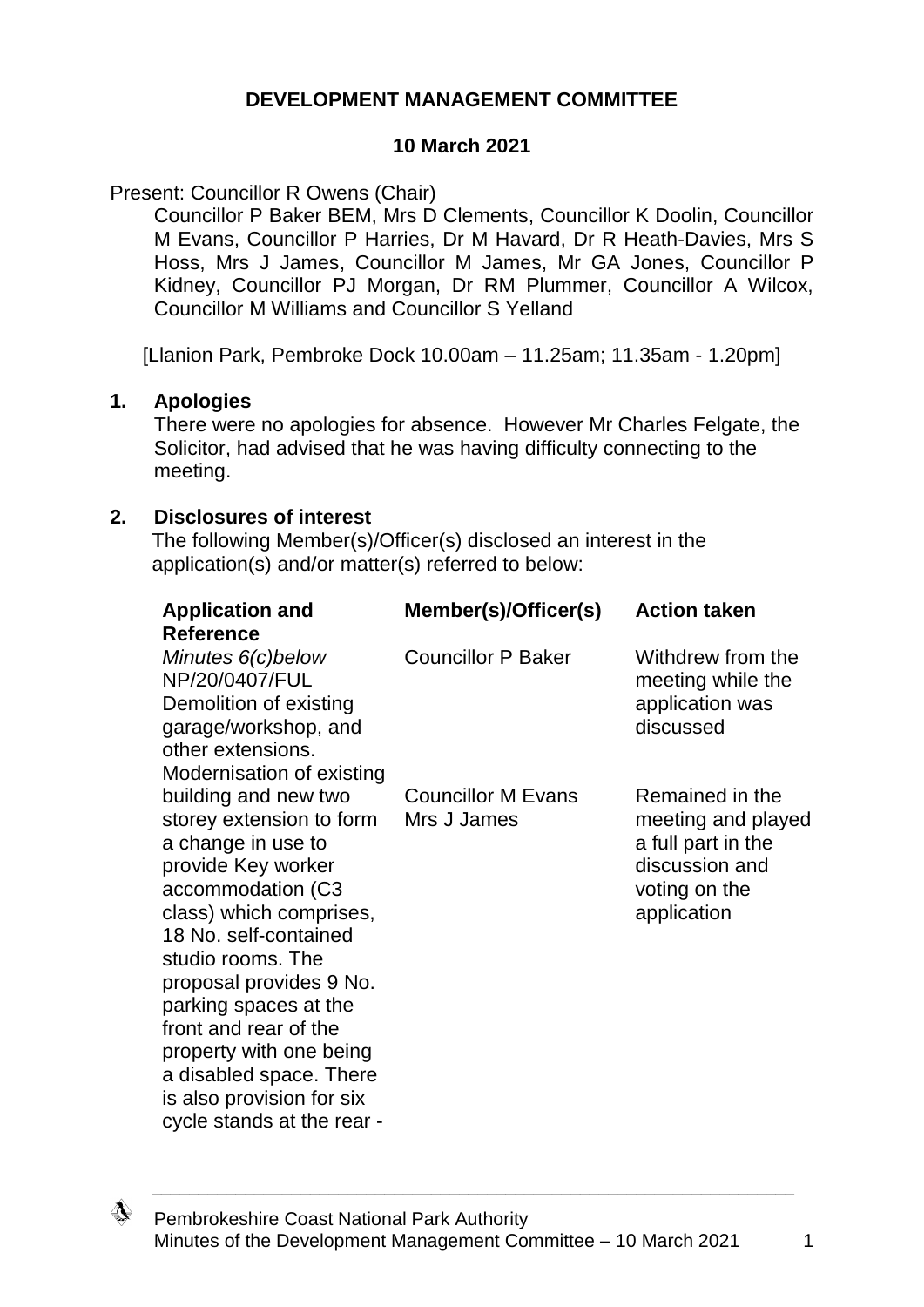Coed-derw, St. Brides Hill, Saundersfoot

*Minutes 6(g)below* NP/20/0614 6 affordable houses in association with 6 woodworking workshops, a community facility and a timber processing and drying facility - Pantmaenog Forest, Rosebush, Clunderwen, Pembrokeshire, SA66 7QY

Dr RM Plummer Remained in the meeting and played a full part in the discussion and voting on the application

#### **3. Minutes**

The minutes of the meeting held on the 27 January 2021 were presented for confirmation and authentication.

It was **RESOLVED** that the minutes of the meeting held on the 27 January 2021 be confirmed and authenticated.

### **NOTED.**

#### **4. Right to speak at Committee**

The Chairman informed Members that due notification (prior to the stipulated deadline) had been received from interested parties who wished to exercise their right to speak at the meeting that day. In accordance with the decision of the National Park Authority of 7<sup>th</sup> December 2011, speakers would have 5 minutes to speak *(the interested parties are listed below against their respective application(s), and in the order in which they addressed the Committee)*:

| <b>Reference</b><br>number              | <b>Proposal</b>                                                                                                                                                          | <b>Speaker</b>                     |
|-----------------------------------------|--------------------------------------------------------------------------------------------------------------------------------------------------------------------------|------------------------------------|
| NP/20/04838FUL<br>Minute 6(d)<br>refers | Change of use of hotel to<br>single dwelling with 9 bed<br>staff quarters retained - St<br>Davids Court (Formerly The<br><b>Warpole Court Hotel, St</b><br><b>Davids</b> | Andrew Vaughan-<br>Harries - Agent |
| NP/20/0421/OUT                          | Demolition of existing<br>industrial buildings &                                                                                                                         | Andrew Vaughan-<br>Harries - Agent |

∜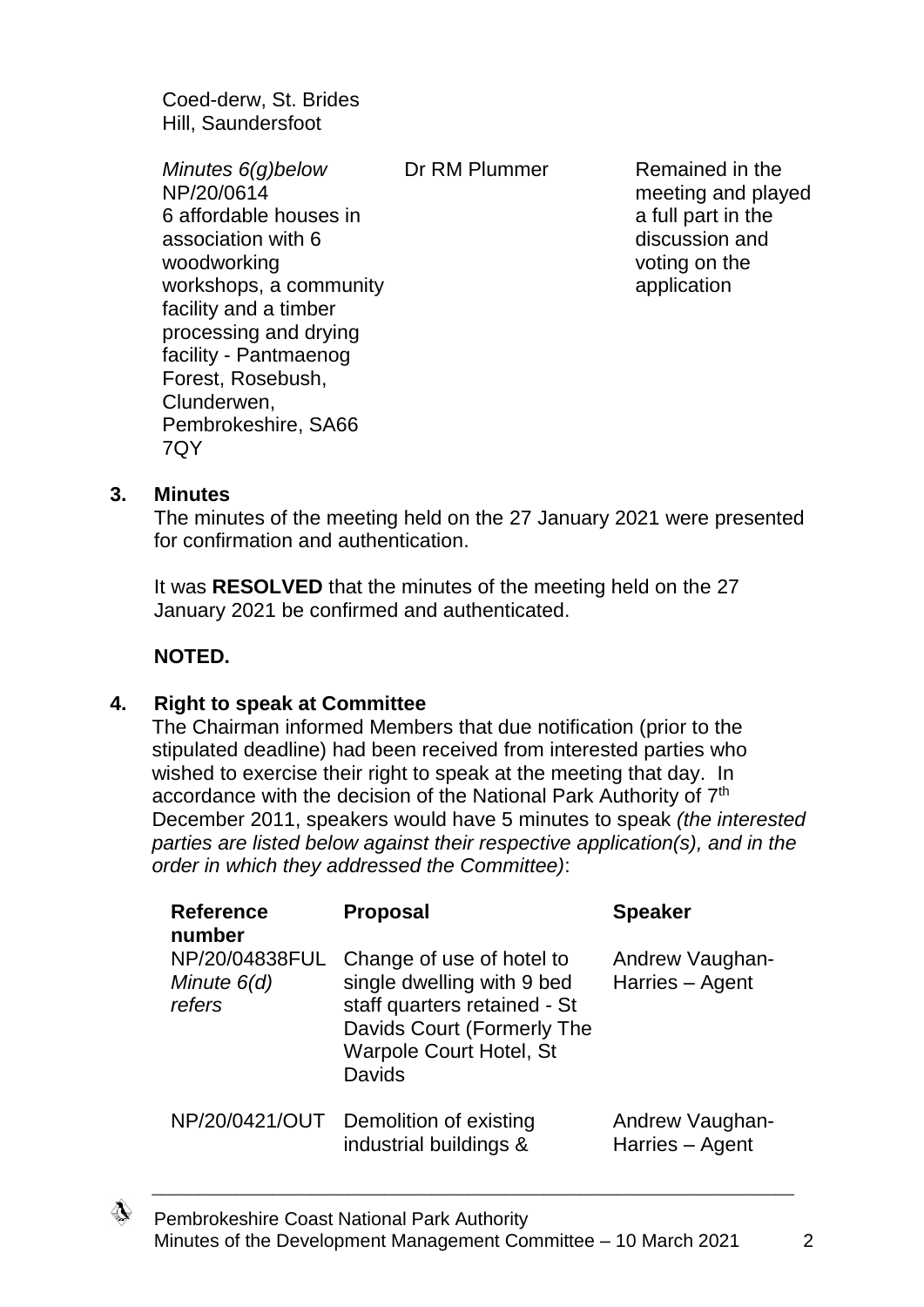| Minute 6(e)<br>refers                            | erection of two dwellings (all<br>matters reserved) - Former<br>GWLA Works, Rear of 89<br>Nun Street, St Davids                                                                                    |                                                                                                |
|--------------------------------------------------|----------------------------------------------------------------------------------------------------------------------------------------------------------------------------------------------------|------------------------------------------------------------------------------------------------|
| NP/20/0576/FUL<br>Minute 6(f)<br>refers          | Proposed relocation of<br>existing café to new building<br>with associated external<br>patio area - St Ishmaels<br>Garden Centre, St Ishmaels                                                      | Andrew Vaughan-<br>Harries - Agent                                                             |
| NP/20/0614/FUL<br>Minute $6(q)$<br><b>Refers</b> | 6 affordable houses in<br>association with 6<br>woodworking workshops, a<br>community facility and a<br>timber processing and<br>drying facility $-$<br>Pantmaenog Forest,<br>Rosebush, Clunderwen | Tony Pasternak -<br>Nolton & Roch<br><b>Community Land</b><br>Trust<br>Mark McKenna -<br>Agent |

### **5. Members' Duties in Determining Applications**

The Solicitor's report summarised the role of the Committee within the planning system, with particular focus on the purposes and duty of the National Park. It went on to outline the purpose of the planning system and relevant considerations in decision making, the Authority's duty to carry out sustainable development, ecological considerations which included the role of the Environment Wales Act 2016, human rights considerations, the Authority's guidance to members on decision-making in committee and also set out some circumstances where costs might be awarded against the Authority on appeal.

As the Solicitor did not join the meeting until a little later in the meeting, his report was taken as read.

# **NOTED**

### **6. Report of Planning Applications**

The Committee considered the detailed reports of the Development Management Team Leader, together with any updates reported verbally on the day and recorded below. The Committee determined the applications as follows *(the decision reached on each follows the details of the relevant application)*:

The Chair reminded the Committee that a supplemental agenda had been sent to them, and he would be taking the report contained on it first.

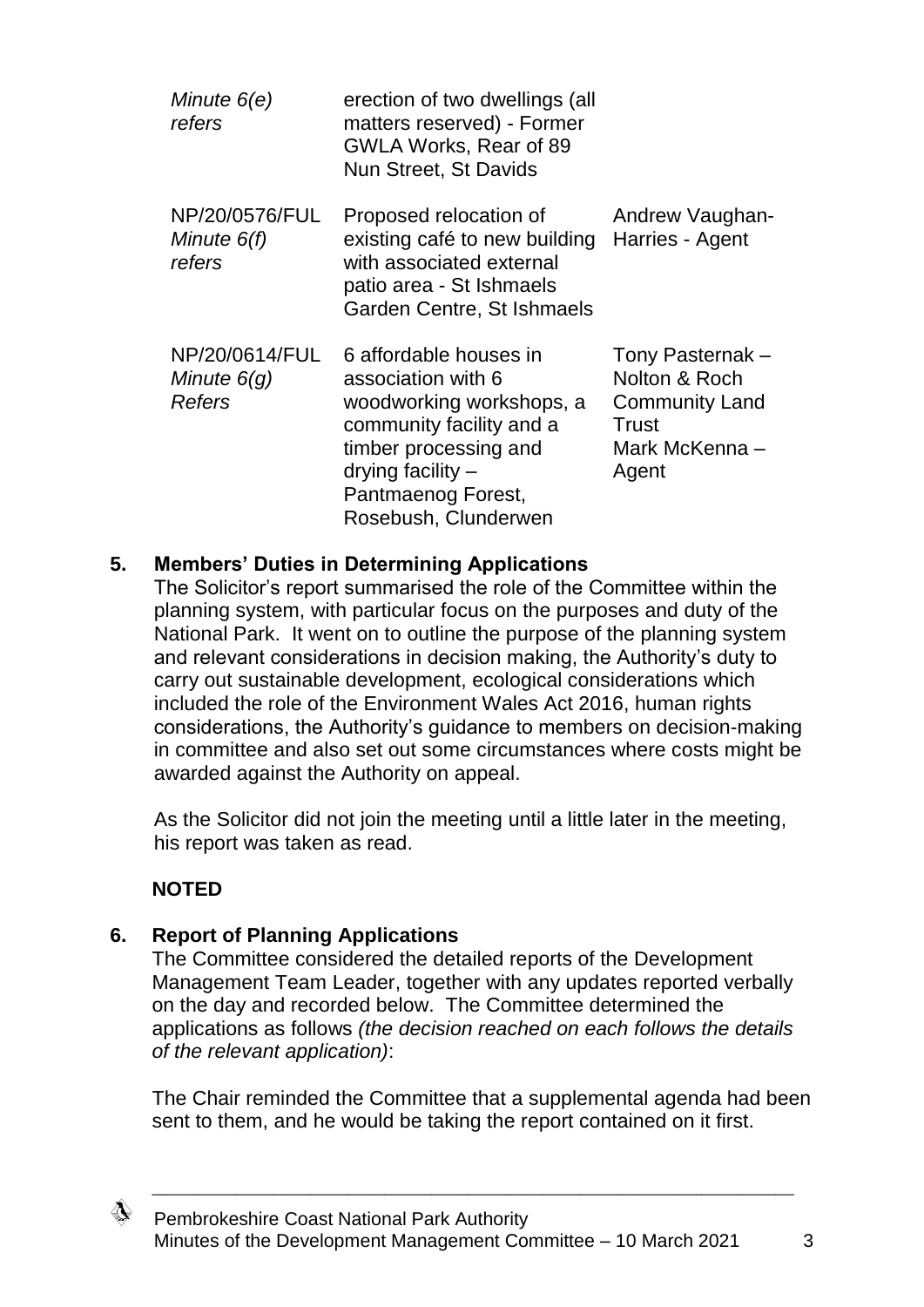| (a) | <b>REFERENCE:</b> | NP/21/0137/FUL                                                                                                                                                                                                                                                                                                                                                                                                                                           |
|-----|-------------------|----------------------------------------------------------------------------------------------------------------------------------------------------------------------------------------------------------------------------------------------------------------------------------------------------------------------------------------------------------------------------------------------------------------------------------------------------------|
|     | <b>APPLICANT:</b> | <b>Bluestone Resorts Ltd.</b>                                                                                                                                                                                                                                                                                                                                                                                                                            |
|     | PROPOSAL:         | Removal of a timber structure, installation of holiday<br>lodges, welcome lodge, communal hub structures,<br>buggy park and photo-voltaic shelter and guest car<br>park, with associated infrastructure including internal<br>circulation roads, hard and soft landscaping, drainage<br>infrastructure, retaining walls and earth bunding. This<br>forms the main part of a wider development proposal<br>that is otherwise located within Pembrokeshire |
|     |                   | <b>County Council</b>                                                                                                                                                                                                                                                                                                                                                                                                                                    |
|     | LOCATION:         | Bluestone National Park Resort, Canaston Wood,<br><b>Narberth</b>                                                                                                                                                                                                                                                                                                                                                                                        |

It was reported this development was located on land used as part of the existing resort and was a cross boundary application with development within the jurisdiction of both Pembrokeshire Coast National Park Authority and Pembrokeshire County Council.

As the proposed development was a major development which extended an existing major development within the National Park, it was requested that Members consider a Committee site visit to view the site and surroundings prior to consideration of the planning application at a subsequent Committee meeting.

### **DECISION: That the application be deferred and a site visit undertaken.**

| (b) REFERENCE:<br>APPLICANT: | NP/19/0328/S73<br>Mr G Perfect                                                           |
|------------------------------|------------------------------------------------------------------------------------------|
| PROPOSAL:                    | Variation of condition no. 2 of NP/14/0014 -<br>Residential Development Plot adjoining D |
| LOCATION:                    | Plots adjoining Devon Court, 5, Freshwater East,<br>Pembroke                             |

It was reported that the above-mentioned application would not be considered by the Committee that day due to a procedural matter which had been brought to officers' attention. The application would be considered at a future meeting of the Committee.

# **NOTED.**

[Councillor P Baker had disclosed a prejudicial interest in the following application and withdrew from the meeting while it was being considered.]

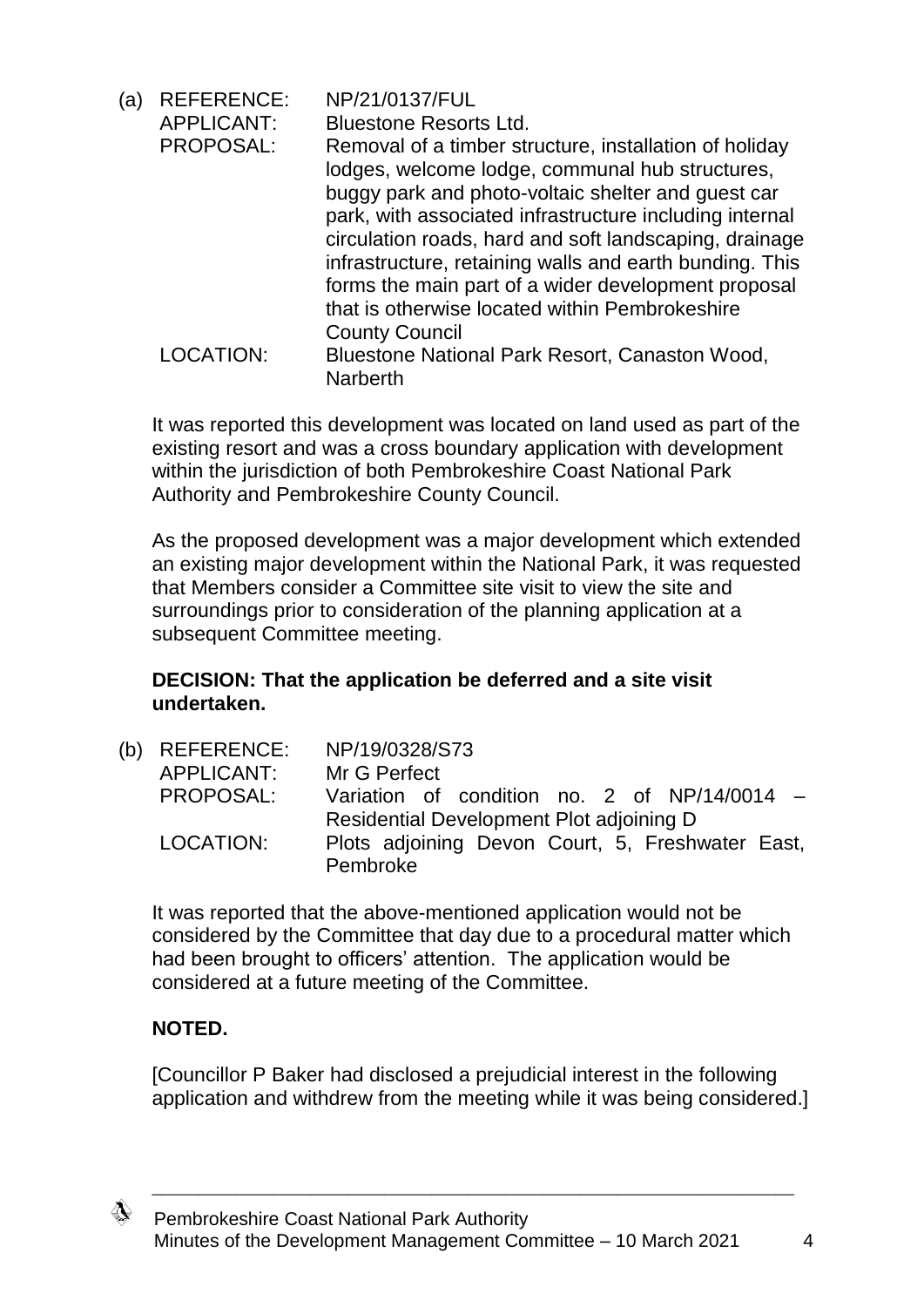| (c) | <b>REFERENCE:</b> | NP/20/0407/FUL                                                                                                                                                                                                                                                                                                                                                                                                                                               |
|-----|-------------------|--------------------------------------------------------------------------------------------------------------------------------------------------------------------------------------------------------------------------------------------------------------------------------------------------------------------------------------------------------------------------------------------------------------------------------------------------------------|
|     | <b>APPLICANT:</b> | Mr A Evans                                                                                                                                                                                                                                                                                                                                                                                                                                                   |
|     | PROPOSAL:         | Demolition of existing garage/workshop, and other<br>extensions. Modernisation of existing building and<br>new two storey extension to form a change in use to<br>provide Key worker accommodation (C3 class) which<br>comprises, 18 No. self-contained studio rooms. The<br>proposal provides 9 No. parking spaces at the front<br>and rear of the property with one being a disabled<br>space. There is also provision for six cycle stands at<br>the rear |
|     | LOCATION:         | Coed-derw, St Brides Hill, Saundersfoot,                                                                                                                                                                                                                                                                                                                                                                                                                     |
|     |                   | Pembrokeshire, SA69 9NP                                                                                                                                                                                                                                                                                                                                                                                                                                      |

Members were reminded that this application had been considered at the January meeting of the Committee, when it had been deferred to allow Saundersfoot Community Council to be consulted on amended plans.

It was reported that the site comprised a large residential property which had been converted at some point in the past to provide some holiday accommodation which included rear extensions to provide additional accommodation and fire exits.

The report before the Committee had been updated to reflect that Saundersfoot Community Council supported the amended scheme, and also to take account of the further amended drawing which had been submitted following the last meeting. It was reported at the meeting that additional drawings had been received by the Authority on the previous Friday which addressed a requirement for ecological enhancements. These had been forwarded to the Authority's Ecologist, however no response had been received to date. It was also noted that Members had received correspondence from the Agent.

Whilst officers had concluded that the principle of the proposal was acceptable and would have no additional impact on the character of the building when viewed from the street scene, they still considered that the proposed scale, form and overall mass of the proposed rear extension in the amended scheme would result in an overbearing impact on the amenity of neighbours and constituted over development of the site. As such the proposed development in its current form was considered to be contrary to several policies within LDP2 and could not be supported by officers in this instance. The recommendation was one of refusal and this was moved and seconded.

### **DECISION: That the application be refused for the following reasons:**

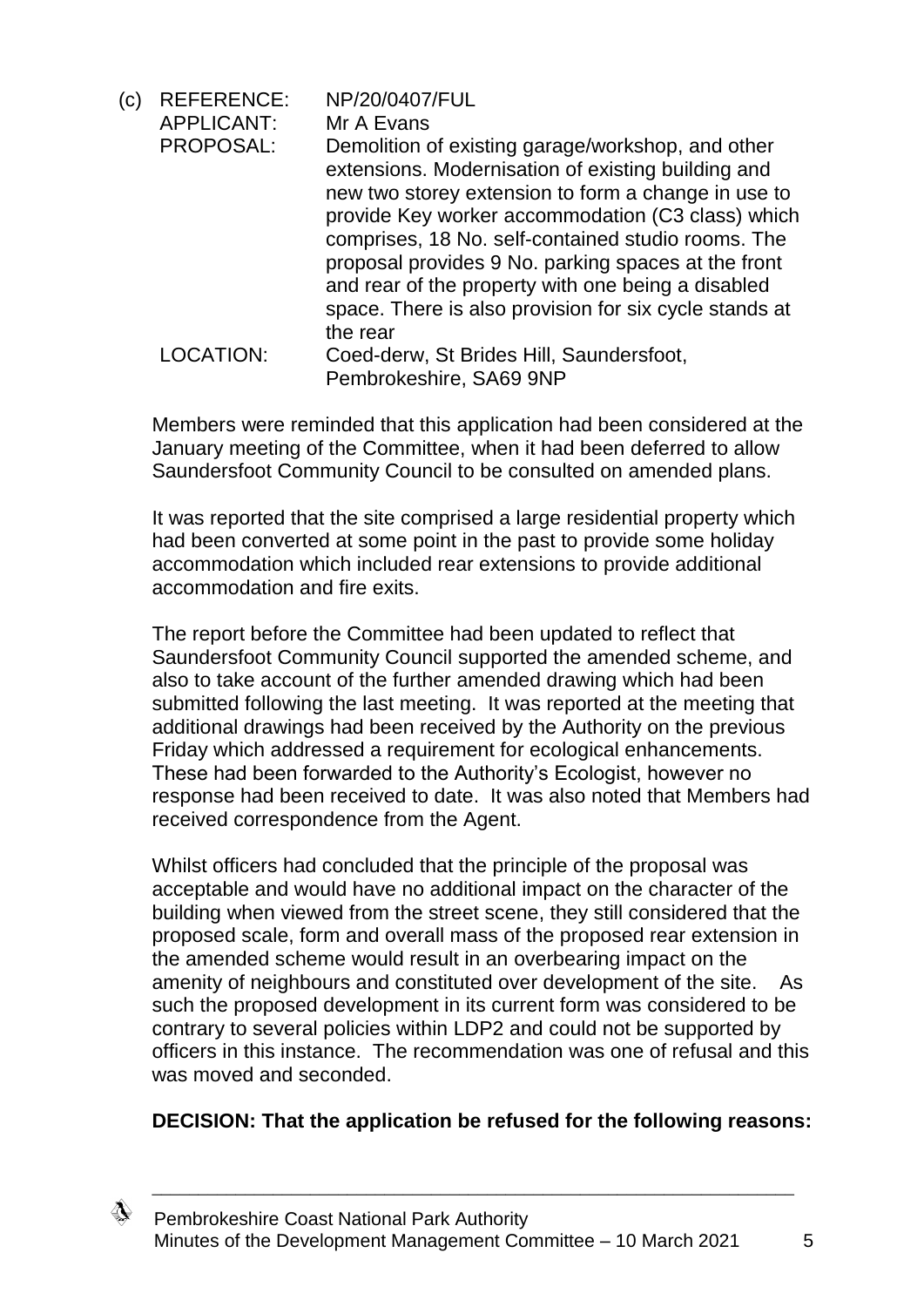- **1. Policy 30 of the Pembrokeshire Coast National Park Local Development Plan 2 does not support development where it has an unacceptable impact on amenity. The proposed development due to its scale, form, massing and siting is considered to cause an adverse impact on neighbours' amenity and will result in an overbearing impact on neighbouring dwellings. The proposed development also fails to conserve or enhance the special qualities of this area of the National Park. The application is therefore considered to be contrary the adopted Local Development Plan 2, Policy 8 (Special Qualities), Policy 14 (Conservation of the Pembrokeshire Coast National Park), Policy 29 (Sustainable Design) and Policy 30 (Amenity).**
- **2. The proposed two storey extension will extend into the rear garden area some 15.9 metres when measured from the original rear elevation of the dwelling. This is considered by officers to have a scale of development that results in overdevelopment of the site. The application is therefore considered to be contrary the adopted Local Development Plan 2, Policy 8 (Special Qualities), Policy 14 (Conservation of the Pembrokeshire Coast National Park), Policy 29 (Sustainable Design) and Policy 30 (Amenity).**

*[The Chair took the following application out of order of the agenda]*

| (d) REFERENCE: | NP/20/0483/FUL                                                                             |
|----------------|--------------------------------------------------------------------------------------------|
| APPLICANT:     | Mr P Trier                                                                                 |
| PROPOSAL:      | Change of use of hotel to single dwelling with 9 bed<br>staff quarters retained            |
| LOCATION:      | St David's Court (formerly the Warpool Court Hotel),<br>St Davids, Pembrokeshire, SA62 6BN |

It was reported that this property was a Grade II listed building built in 1870 for the headmaster of St Davids Cathedral Choir School for his own family and the chorister boarders. In 1955 it had been converted to a 22 bed country house hotel and this had been its lawful use for the last 66 years.

The application, which was before the Committee for consideration as the officer's recommendation differed from the response of the City Council, did not propose any physical alterations to the property, only the change of use from hotel to private residential. Listed Building Consent had already been granted to allow for the removal of modern internal partitions in tandem with its proposed use as a single dwelling.

Officers considered that, based on the information provided, the proposal met with the requirements of Policy 38 of LDP2 which sought to prevent

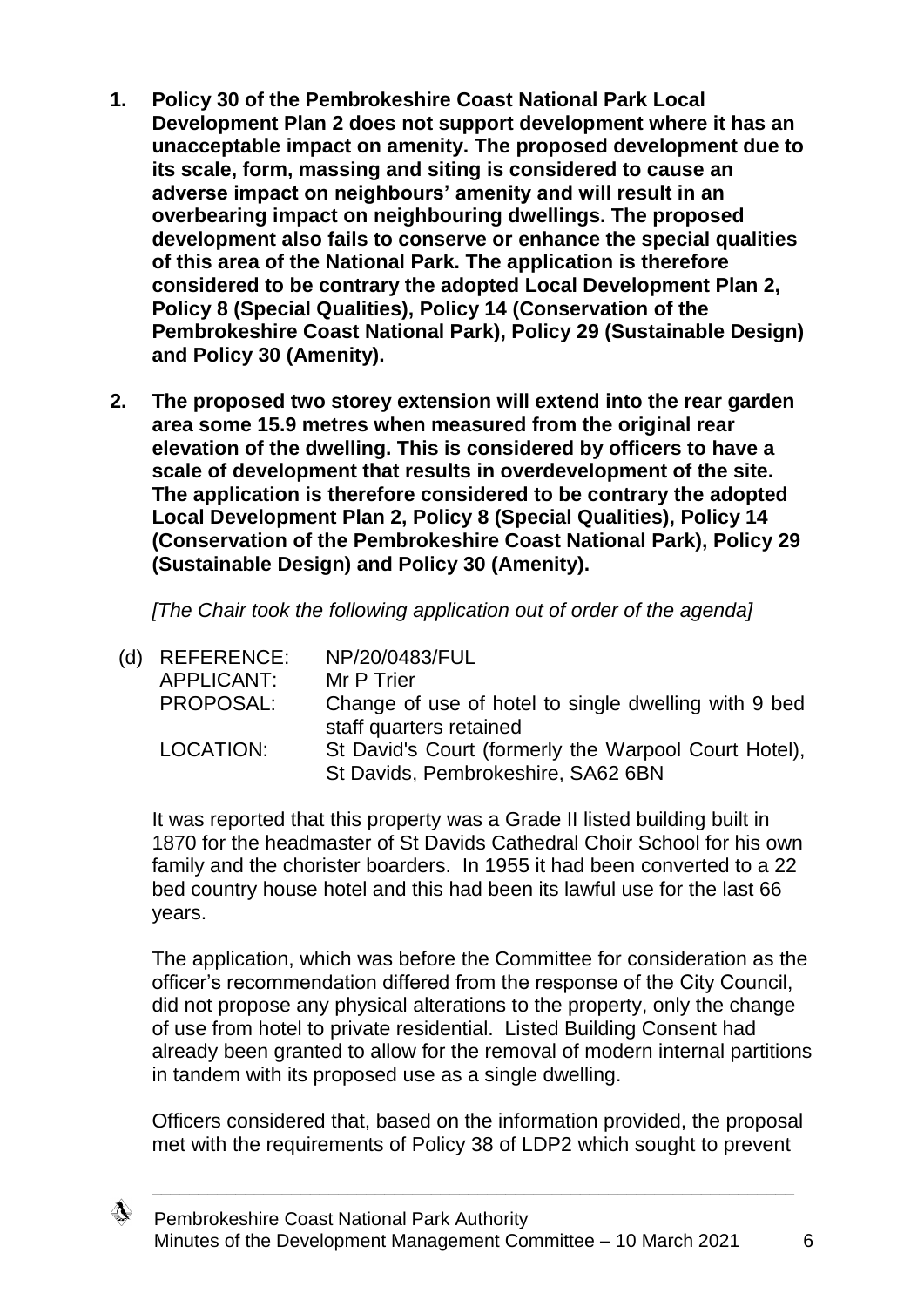unnecessary loss of the hotels. Also the use of the property as a large residence instead of a hotel would have negligible change on the rural character of its surroundings.

However the conversion of the hotel to a single dwelling would require the payment of a commuted sum as a financial contribution towards off site affordable housing provision under Policy 48 of LDP2 (as a new open market dwelling had been created). The report set out the calculations for this sum, and due to the large floor area, this stood at £330,575. No viability challenge had been submitted to offset this figure, although the planning statement submitted by the applicant had declared the requirement for affordable housing to be both unreasonable and unnecessary.

The officer advised the Committee that the Authority's Supplementary Planning Guidance (SPG) on affordable housing did suggest that the Authority would expect applicants to have demonstrated how they had improved the viability of schemes by considering alternative designs.In this case, there had been no been consideration of alternative uses, and how these might also enable a contribution towards affordable housing or even on-site affordable housing provision, for example by converting the hotel to flats. Officers concluded that in the absence of an agreement to provide a commuted sum, the application could not be supported, and the recommendation was one of refusal.

The Agent, Mr Andrew Vaughan-Harries then addressed the Committee. He began by listing the positive aspects of this application – listed building consent had been granted for change of use to a fine gentleman's house and officers had not expressed concerns regarding the loss of the hotel. However one issue remained outstanding and this was whether it was fair and reasonable for the applicant to write a cheque for one third of a million pounds. He stated that in 1870 the house had been built in connection with the cathedral and it had remained in this use for 88 years. It had then been a hotel for 63 years. The hotel had now been closed for 2 years and had been placed on the market, however no sale had taken place. This situation had been made worse by the pandemic and the applicant had then had the idea to return the hotel to a house – the separate staff quarters would still be needed to help run the complex. With regard to the viability assessment, Mr Vaughan-Harries advised that as there was very little work to change the hotel back to a house, the assessment would not suggest any way to significantly reduce the ludicrous sum required. He didn't believe that the Supplementary Planning Guidance had been written with this type of application in mind. He therefore asked that Members take a common-sense decision to grant permission to allow the hotel to revert back to a house. Otherwise his

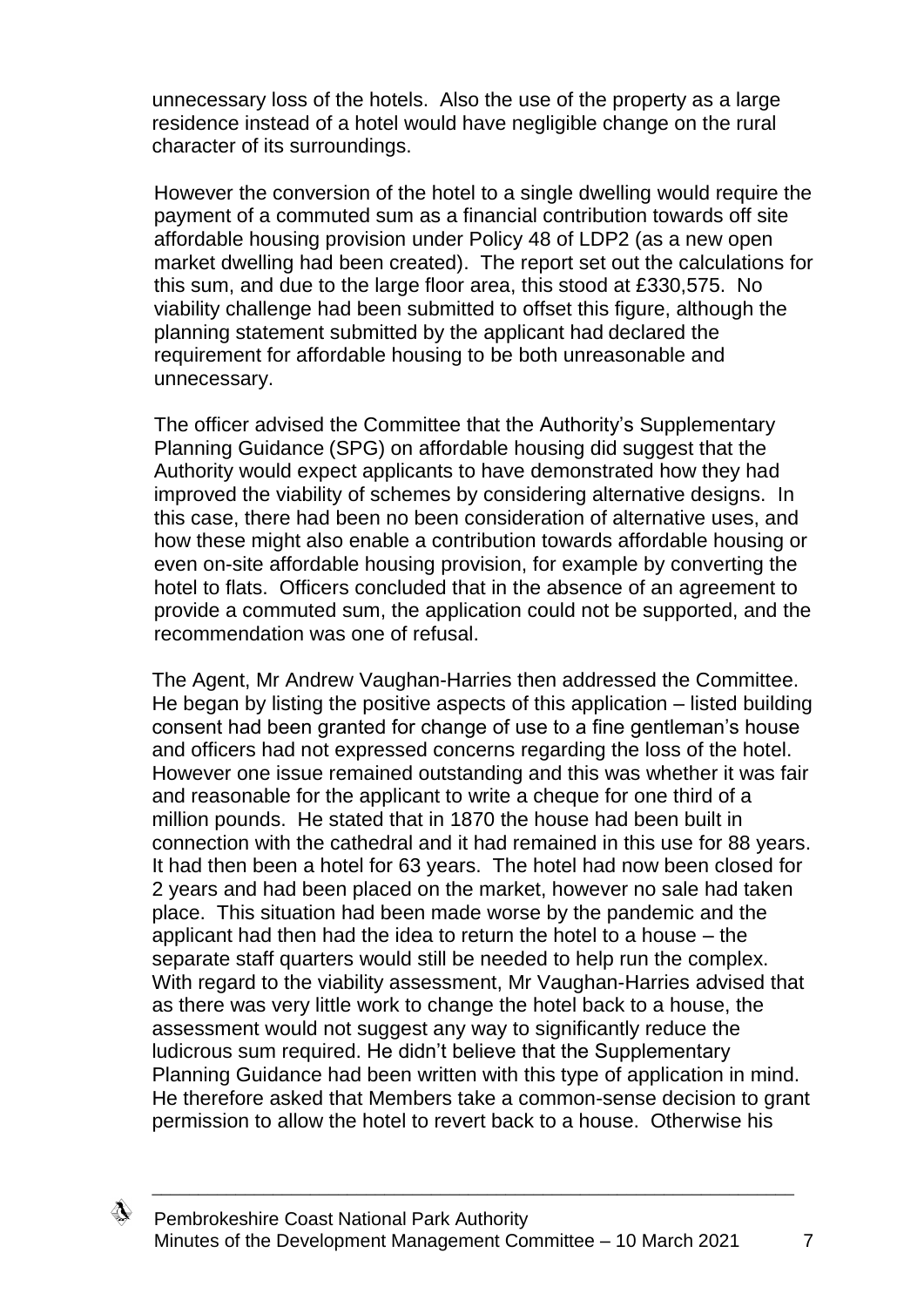client had a property he did not wish to run as a hotel, but could not live in; as a result the property would deteriorate.

Members asked whether there was any flexibility in the sum to be paid or scope for the property to be marketed subject to payment of the contribution. The agent advised that it had been marketed as a hotel for 2-3 years nationwide and at auction without success. However it had not been marketed as a house as the question would be asked regarding planning permission and buyers would then become aware of the contribution required.

The officer advised that there was evidence that stately homes had become more desirable as a result of the pandemic and suggested that there may be a buyer willing to make the contribution. She added that the calculation of the contribution was set out in the Authority's Supplementary Planning Guidance and the process to challenge that sum was submission of a viability assessment. Another Member asked about the timing of the contribution and the officer advised that this was normally paid on first occupation. The period for submission of the Unilateral Agreement was usually 3 months, however a longer period could be agreed to allow a longer marketing period.

Members hoped that a viability assessment would be submitted as part of a future application and that this might allow negotiation of a sum to be paid that was acceptable to all parties. A motion of refusal was proposed and seconded.

# **DECISION: That the application be refused for the following reason:**

**1. The applicant does not propose to enter into a planning obligation under Section 106 of the Town and Country Planning Act 1990 to secure the necessary commuted sum towards affordable housing as is required by Policy 48 of the Pembrokeshire Coast National Park Local Development Plan 2 (2020) and the Authority's interim Affordable Housing Supplementary Planning Guidance.**

*[Councillor M James asked that it be noted that he abstained from voting on the above mentioned application as had had lost connection and not heard all of the debate.]*

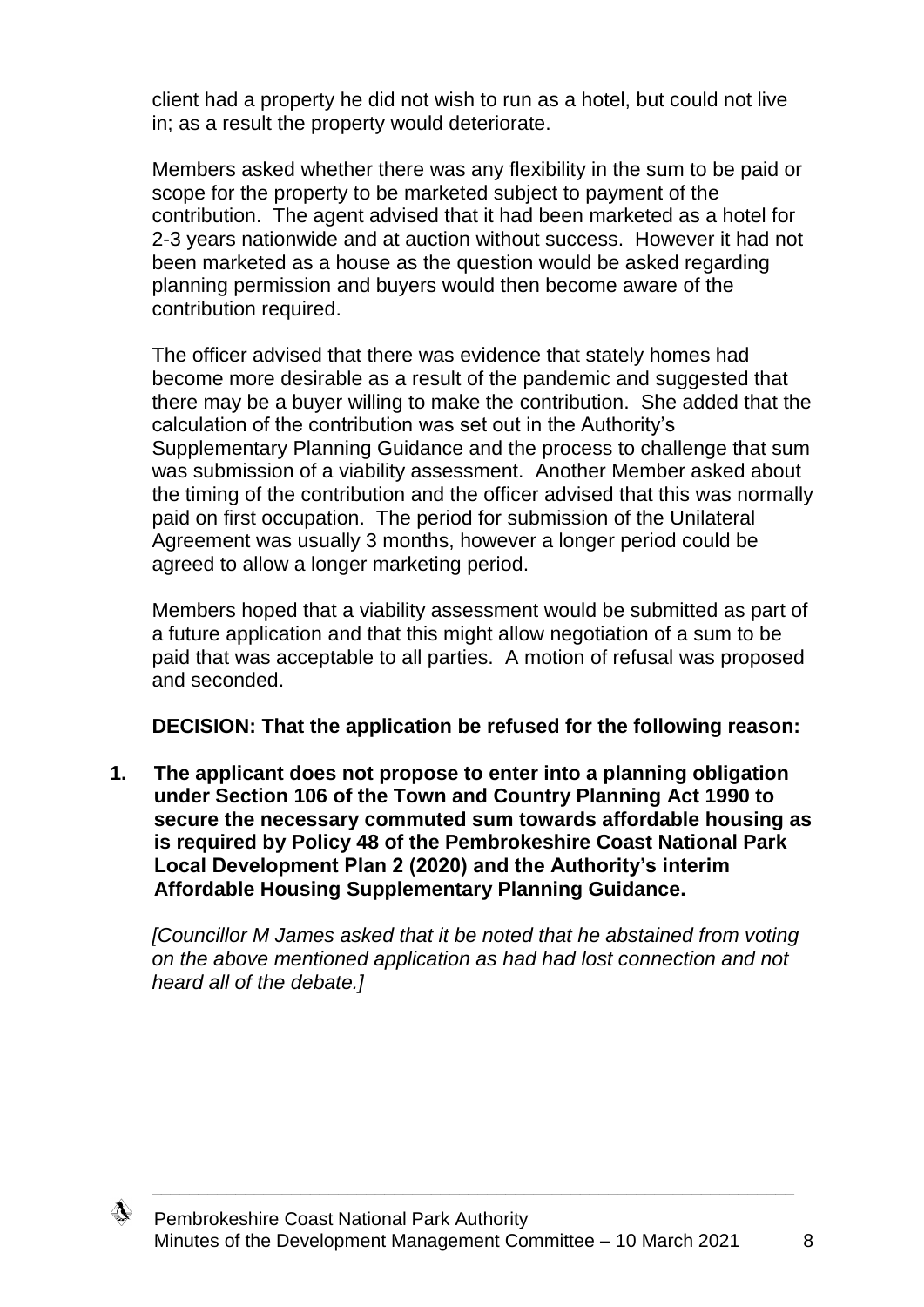(e) REFERENCE: NP/20/0421/OUT APPLICANT: Mr D Harries PROPOSAL: Demolition of existing industrial buildings & erection of two dwellings (all matters reserved) LOCATION: Former GWLA Concrete Works, Rear of 89, Nun Street, St Davids, Pembrokeshire, SA62 6NU

It was reported that the application was being presented to the Committee as the officer's recommendation differed to that of the City Council. The site lay within the centre boundary for St Davids and was brownfield land comprising industrial land, buildings and concrete hardstanding associated with GWLA concrete works and more recently used as a builder's yard.

Officers had concluded that such a brownfield site close to a wide range of services and facilities without the need for reliance on a car was rare. Although submitted in outline, with all matters reserved, the proposal indicated two large detached dwellings. However, based on the Authority's policy to make efficient use of land for development, officers considered that there was a potential to develop this site for 4 modest dwellings, including one affordable dwelling, the context for which was established within the vicinity and immediately adjacent to the site. Insufficient evidence had been provided within the current application to show that such a scheme was not possible, and the recommendation was one of refusal, with the lack of provision of a unilateral undertaking to secure a contribution towards affordable housing forming a second reason for refusal.

It was reported at the meeting that a further representation had been made by the Agent stating that his client was willing to submit a unilateral agreement should planning permission be granted. Also a higher density of housing was not possible due to the access. The Highway Authority had indicated that no more than 5 dwellings should be provided on the site.

The Agent, Mr Andrew Vaughan-Harries, then addressed the Committee. He confirmed that his client was happy to sign a unilateral undertaking, however given the recommendation of refusal he had wished to avoid unnecessary costs. He advised that should the application be approved, an agreement would be submitted within a month. Mr Vaughan-Harries went on to explain that his client was a builder approaching retirement and used the site as builder's yard. It was pointed out that only 12 years ago, permission had been granted for a single dwelling on the site, however it was acknowledged that this pre-dated the current Local Development Plan; the indicative scheme now submitted was for two units. It was noted that this scheme was supported by St Davids City

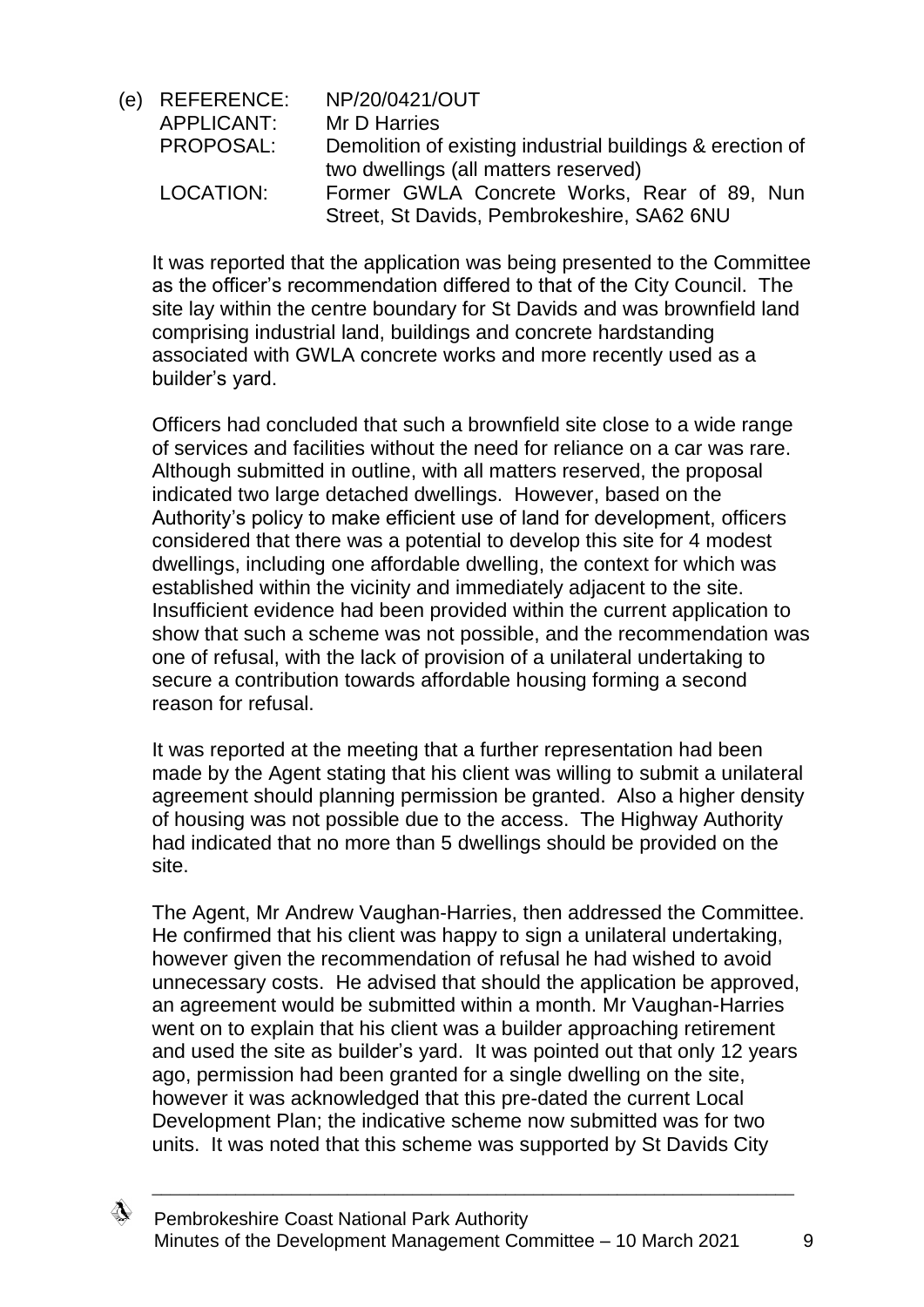Council as it would improve the visual and environmental impact of the site. The Highway Authority had also blessed the scheme, having initially said that there were limits to the number of dwellings that the site could accommodate due to the constraints of the access – its width and visibility. There was also a popular Right of Way which used the lane, and as it was unlikely ever to be adopted, no pavement would be provided.

Mr Vaughan-Harries went on to note that Policy 51 required a minimum density unless it could be demonstrated that there were problems, and he argued that this was the case with this site due to the poor access, lack of pavements, poor visibility and the use of the lane by walkers accessing the Right of Way. He also stated that the lane afforded access to garages belonging to three further properties and he believed that this had not been taken into consideration in the calculations of vehicles using the lane.

The Agent went on to say that the other problem with having a higher density of dwellings on the site related to a requirement for a Sustainable Urban Drainage Scheme (SUDS), and as his client did not own any adjacent land, he was concerned that there was insufficient land into which the water could drain. As a final point, he also doubted that the Housing Association would be interested in taking on a single dwelling, preferring to deal with larger sites.

One Member asked whether any calculations had been made regarding the surface water drainage, and the Agent replied that no such calculations had been made as these were usually undertaken by a specialist engineer after planning permission had been obtained, however as his client was a builder, he had a level of knowledge in this matter, as did the Agent himself. He also confirmed that no approach had been made to the Housing Association regarding their willingness to manage a single dwelling.

The officer replied that SUDS had improved in recent years and could now make use of land beneath roads and parking areas. She also noted that only one property made regular use of the lane to access a garage, with the other garages being accessed in other ways.

Some Members questioned the density on an adjacent site, however officers did not have the information to hand and noted that as the application had been approved under LDP1, the policy context had been different and it was therefore difficult to compare the two sites.

Members agreed that this was a rare opportunity to meaningfully develop a brownfield site for the benefit of the community, and did not believe that

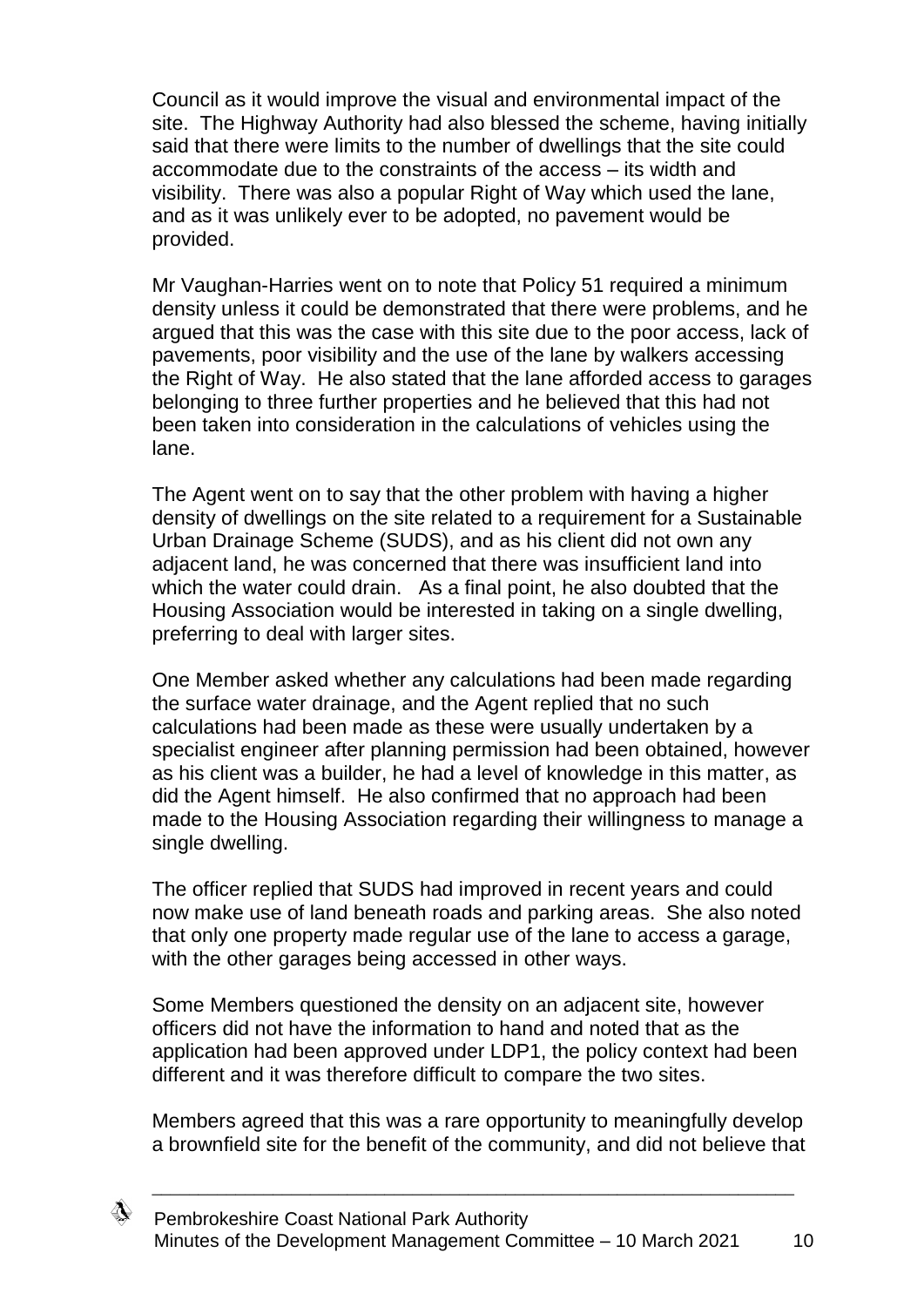the application before them achieved this aim. A motion to refuse the application was moved and seconded. They suggested that the applicant should increase the density and hoped that an acceptable compromise could be reached in submission of a future application.

**DECISION: That the application be refused for the following reasons:**

- **1. The proposed density of the development does not accord with the requirements of Policy 51 of the Pembrokeshire Coast National Park Local Development Plan 2 and guidance within Planning Policy Wales (Edition 10, December 2018).**
- **2. No unilateral undertaking to secure a contribution towards affordable housing has been provided and the application is therefore contrary to Policy 49 of the Pembrokeshire Coast National Park Local Development Plan 2.**

*The Meeting was adjourned between 11.25 and 11.35am.*

*[Councillor A Wilcox was not present during consideration of the following application]*

| $(f)$ REFERENCE: | NP/20/0576/FUL                                                                              |
|------------------|---------------------------------------------------------------------------------------------|
| APPLICANT:       | Mr S Joules                                                                                 |
| PROPOSAL:        | Proposed relocation of existing café to new building<br>with associated external patio area |
| LOCATION:        | St Ishmaels Garden Centre, St Ishmaels,<br>Haverfordwest, Pembrokeshire, SA62 3SX           |

It was reported that this proposal sought to provide improved café facilities and to alter the layout of the garden centre for the benefit of the business and customers. The existing café area would be re-used as a staff room and additional garden centre retail display area.

The Director advised that she had placed the application on the Committee agenda as previous applications on this site had been the subject of much debate by the Committee.

The report advised that the proposed scheme was considered to be acceptable and would not have an adverse impact on this area of the National Park, would have no impact on nearby Scheduled Ancient Monuments, and was of a scale, form and design that was appropriate for this type of development. The impact on residential amenity was considered acceptable, and conditions would be imposed to ensure that the primary function of the site remained as a garden centre as it was in a

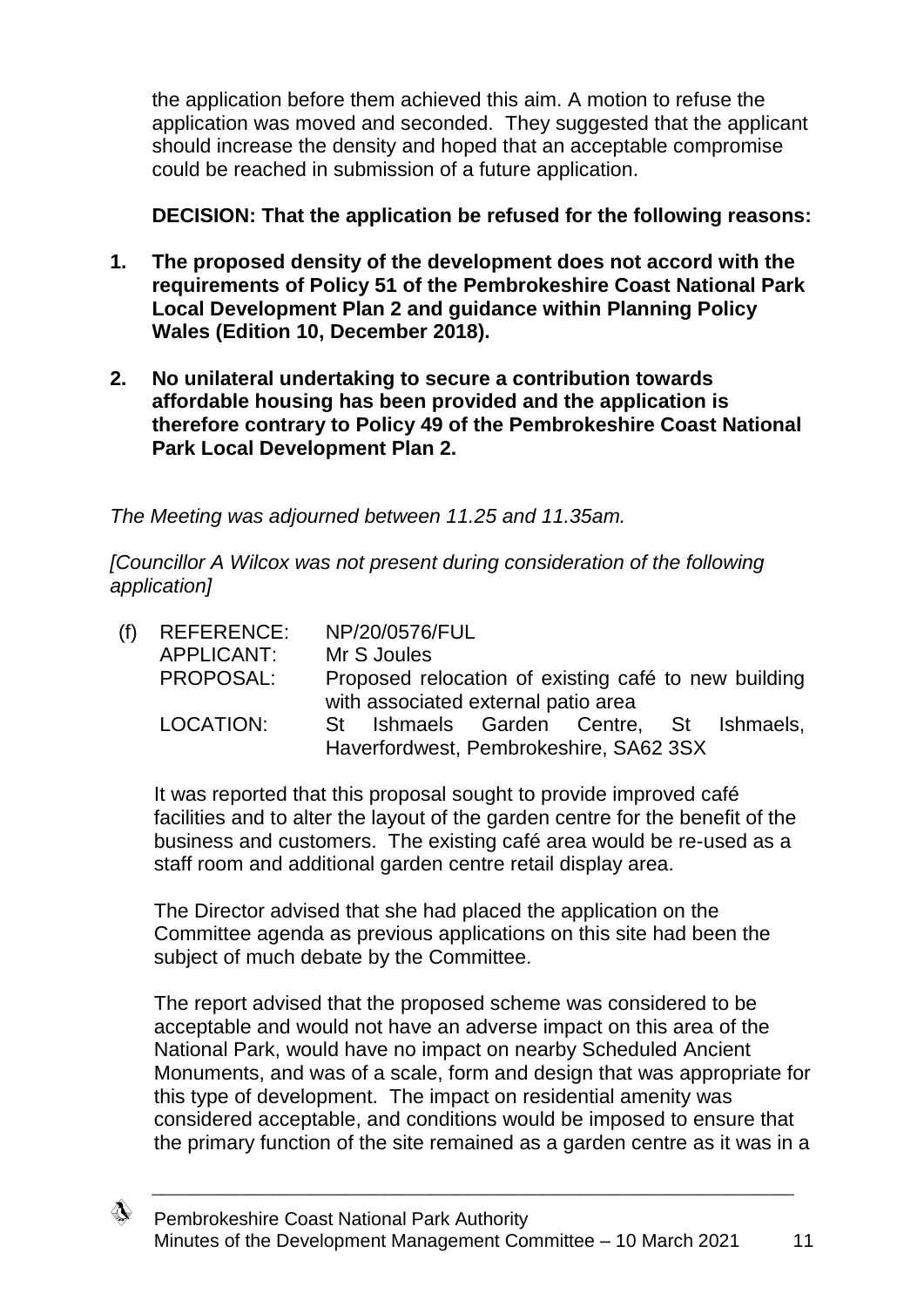countryside location. Other conditions could be included to protect existing trees and hedges and to control the impact of lighting on biodiversity.

It was therefore concluded that the development was in keeping with the aims of local and national policy and could be supported subject to a schedule of suitable conditions. The recommendation was one of approval.

The Agent, Mr Andrew Vaughan-Harries then addressed the Committee. He advised that this was a successful business which had been the subject of significant investment by the owner in recent years. As the old café was looking shabby, permission was sought to relocate it to a more manageable and attractive location. The Agent confirmed that it would contain a disabled toilet and that an additional full time job would be created. He noted that the site was well screened and the applicant was happy with the suggested conditions. He therefore hoped that Members would endorse the recommendation of approval that was before them.

**DECISION: That the application be approved subject to conditions relating to timing of the application, accordance with approved plans and documents, protection of trees and hedges, lighting, finished floor levels, use for sales of gardening products with ancillary café use only, opening hours and a cessation of the use of the existing café building for that purpose following its relocation.**

*[Councillor A Wilcox returned to the meeting during consideration of the following application and therefore abstained from voting.]*

(g) REFERENCE: NP/20/0614/FUL APPLICANT: Ms J Holding PROPOSAL: 6 affordable houses in association with 6 woodworking workshops, a community facility and a timber processing and drying facility LOCATION: Pantmaenog Forest, Rosebush, Clunderwen, Pembrokeshire, SA66 7QY

It was reported that this application was before the Committee as it was a major application and formed a departure from the Local Development Plan 2. The proposal sought permission for 6 detached two storey houses arranged in an arc around a central workshop building and linked (through occupation criteria) to 6 internal workshops within this building which also incorporated a central atrium space with WCs, kitchenette and office space. This central area was proposed to be made available for community use in addition to a small meeting room located in the corner of the building; the officer clarified in the meeting that she believed she

∜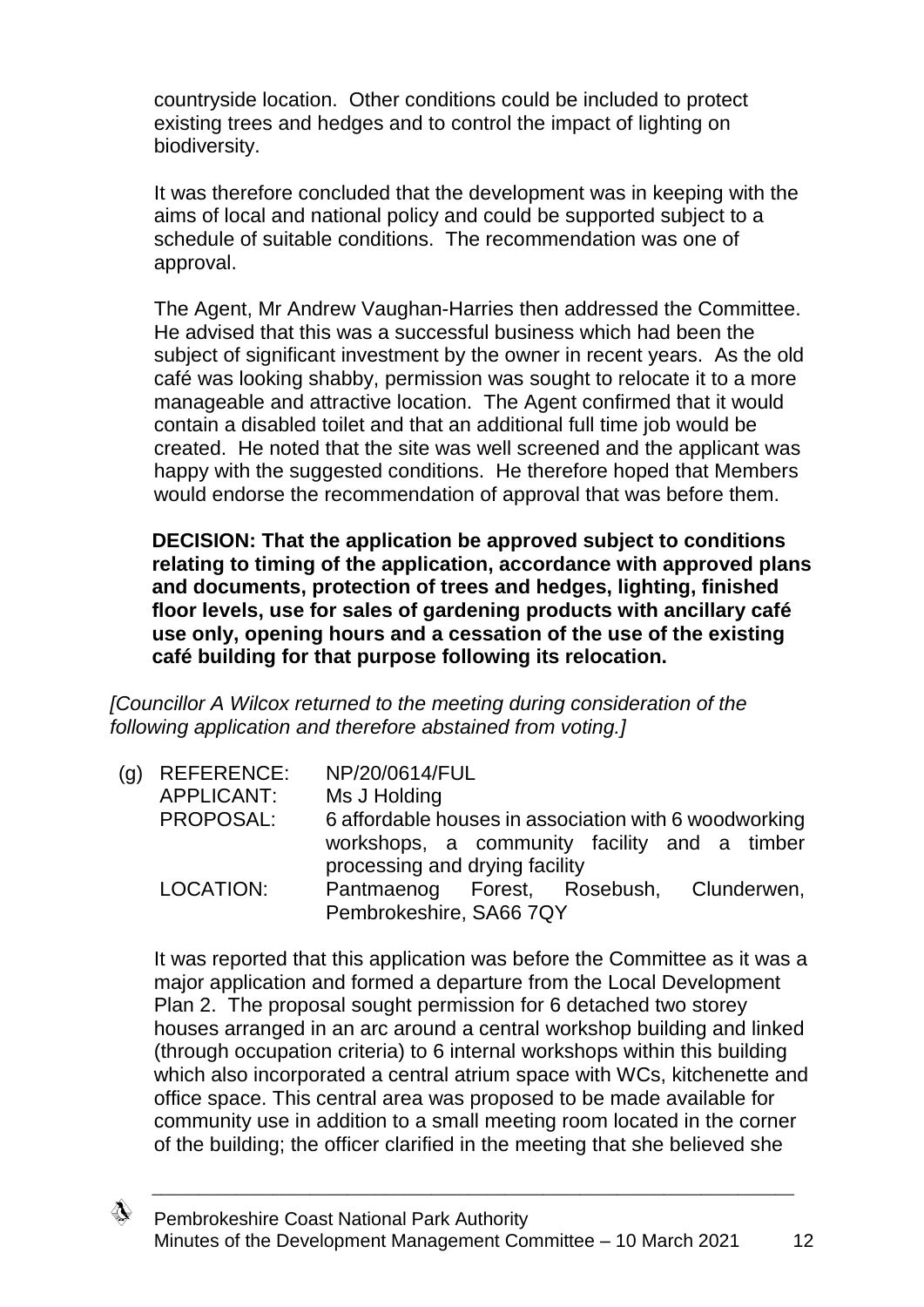had misinterpreted such a community use and understood that the space would be used for training by Down to Earth, the social enterprise which would run the facility. There was also proposed to be a separate timberprocessing/sawmill & drying building on the eastern end of the development site.

The site was in a countryside location, north-west of Rosebush village and separated from the edge of the Centre boundary by undeveloped land in agricultural and forestry use. Due to its location, officers considered that the proposal was contrary, in principle, to national and local planning policies that sought to control development in the countryside. Insufficient information had been provided to show that this particular location was essential to the proposal and officers noted that they would have been more supportive of a scheme located adjacent to the village of Rosebush.

In addition, the proposed affordable housing did not meet the accepted definition of affordable housing as there was no demonstration of how the properties would be let and managed by a registered social landlord nor a legal agreement to ensure they were affordable in the first instance and in perpetuity. The business was not yet established and no business plan had been submitted, while the link between the houses and workshops was not satisfactorily explained.

While creating an opportunity for some house occupants to live and work in close proximity, the sustainability of the proposal in terms of the wider needs of its occupants was diminished by the remote location and a likely dependency on private transport, as journeys involving public transport to larger centres with a good range of services and facilities would be lengthy. The site would be clearly visible within a protected National Park and Historic landscape from a wide area to the north, extending to the top of the Preseli Hills and would appear as an isolated development in the countryside. The recommendation was therefore one of refusal, however it was noted that were Members minded to approve the application, the consent of Welsh Government would have to be obtained as a result of a recently published Circular.

At the meeting, Members reported that they had received additional information from the applicant both by email and post, and the officer noted that the applicants had submitted a number of reports since her report had been written, including a landscape assessment. Cadw had responded to this document and as a result Condition 2 as set out in the report was no longer needed. However interim advice for planning applications that had the potential to increase phosphate levels in river Special Areas of Conservation had recently been published by Natural Resources Wales and this was relevant to this application. The ecologist

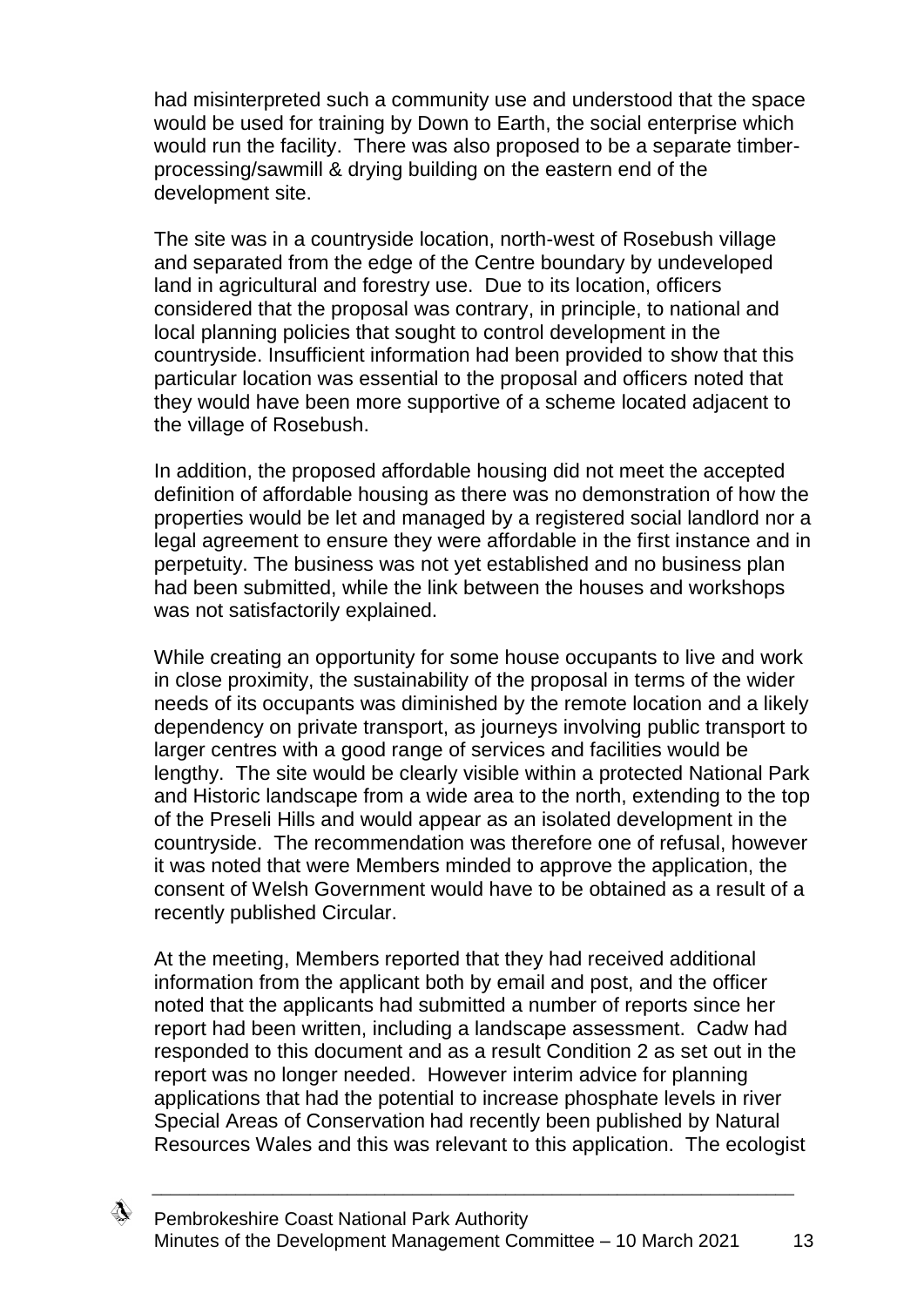had requested further information from the applicant and as this had not yet been provided, it was requested that this formed a replacement reason for refusal.

The officer added that, contrary to what the applicants had said, the development could not be considered as a rural enterprise as it did not meet the criteria set out in Technical Advice Note (TAN) 6. Neither could it be considered as a One Planet Development as the occupiers had to prove that they were making an income from the land, however as they would not own the forestry, this could not be demonstrated.

The first speaker was Mr Tony Pasternak, a Board Member of Nolton and Roch Community Land Trust (CLT) which had recently been incorporated to provide affordable housing for residents local to Nolton and Roch and those with a local connection. He reminded the Committee of the severe housing shortage across the United Kingdom, made worse by the loss of housing stock to second homes, and noted that Pembrokeshire was not immune to this situation, with the Local Development Plans for both the National Park Authority and Pembrokeshire County Council setting ambitious goals for the provision of affordable housing. He stated that the CLT supported this scheme as it embodied many of the attributes of a community led, affordable housing development. However he believed that the scheme at Pantmaenog was about more than the provision of housing, but aimed to contribute to sustainability and to building a circular economy underpinned by renewable energy. With regard to lack of public transport, he believed that electric vehicles were the future, and he referred to an affordable housing scheme elsewhere in Pembrokeshire which operated a shared electric car and charge point. He understood that the innovative approach to living and working that was proposed did not provide a perfect overlay on the Authority's purpose of protecting the landscape, however he recognised that the applicants had put a lot of effort into this project and there was a lot of support for it, both locally and nationally. Mr Pasternak therefore hoped that the Authority and applicant could work together to find a solution to achieve what could be a flagship project for Pembrokeshire and to provide greater momentum for affordable housing in Pembrokeshire.

The Agent, Mr Mark McKenna then addressed the Committee. He explained that he was the Co-founder and Managing Director of Down to Earth, a social enterprise based on the Gower Peninsula with a 15 year track record, and an international reputation, for managing health care and education infrastructure for the most vulnerable in society. The organisation had three sites on the Gower, of which he clarified two were educational, and one under construction which would provide 6 houses in association with the Coastal Housing Group. The latter project used the model that was being proposed at Pantmaenog, and being based on

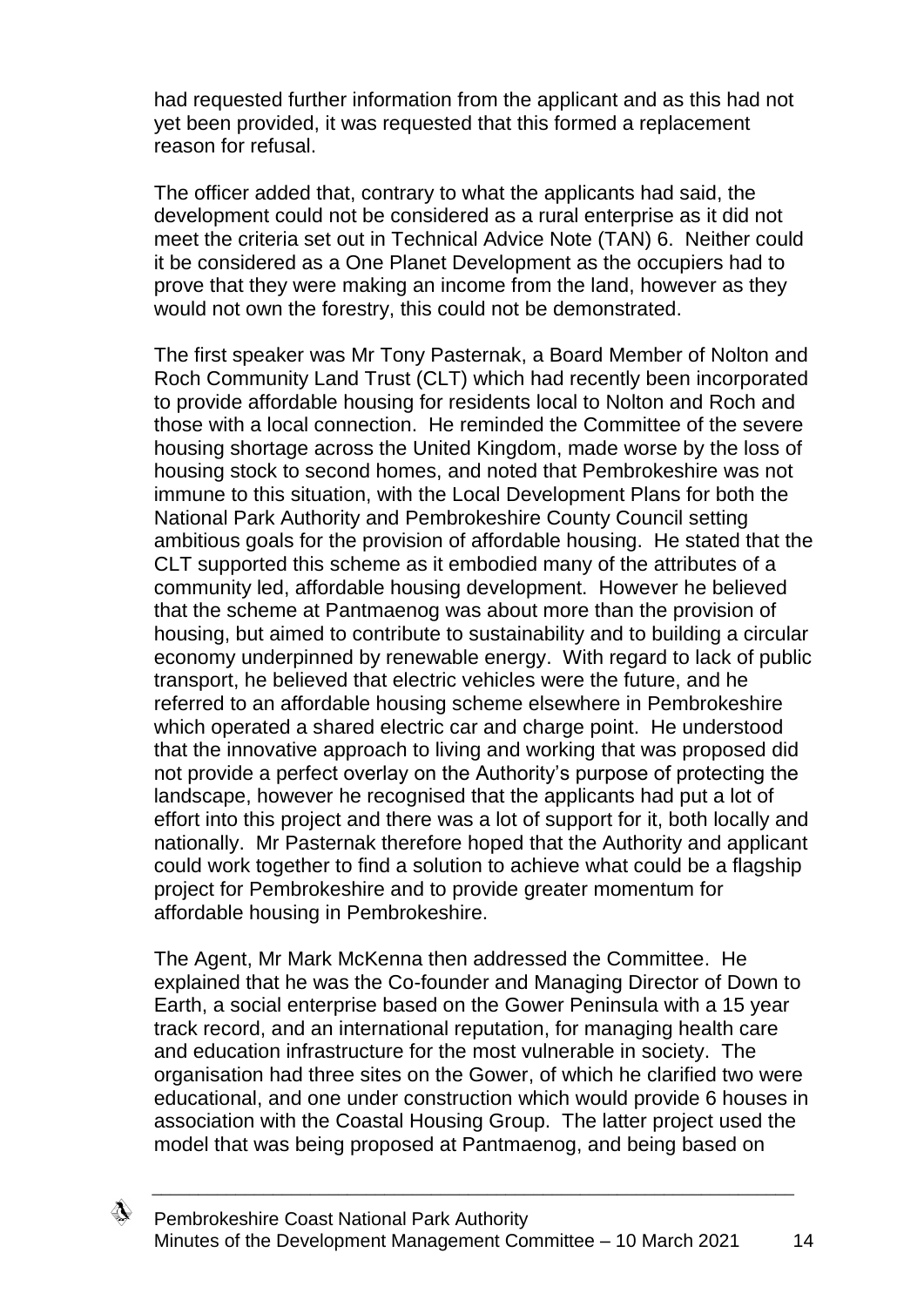Gower, also demonstrated the organisation's understanding of designated landscapes. Mr McKenna went on to state that he did not believe that the report before the Committee was objective or balanced and he had therefore sent out additional information to Members prior to the meeting. He also believed that the application complied with policies 7, 43, 49 and 54 of LDP2, noting that interpretation of these was subjective.

Mr McKenna believed that there was a fundamental misunderstanding of the scheme, which was not about housing, but about supporting economic development through award winning forestry. He stated that everyone knew there was a need for jobs, with some people having a desire to live and work in close proximity, and the pandemic had highlighted the flexibility of such a model which eliminated commuting. The development would provide a micro-business spin-out hub for social enterprises connected to woodlands, supporting people to develop sustainable businesses through the security of a 7 year tenure. He confirmed that the houses would remain affordable in perpetuity.

The Agent noted that the site currently had permission for a timber processing and drying shed in a more visually intrusive location, and believed that the visual impact of this proposed development would not be as great. He believed that all other objections could be overcome. He stated that there was overwhelming support for the project, and pointed to £2m funding from Welsh Government and other funders, however this was time sensitive and had to be spent by the end of March. He clarified that he believed this was achievable were planning permission to be granted by the Committee that day. He concluded by asking Members to support a life changing and economically regenerating opportunity.

Members asked a number of questions of Mr McKenna and some of the clarification provided has been set out in the above paragraphs. They expressed concern about occupation of the dwellings by people from outside Pembrokeshire, and where the occupants would live once their 7 year tenure came to an end. Mr McKenna further explained that the development would be constructed by adults and young people referred by the Health Board and local charities, and they would be given the first opportunity to have a tenancy. However he provided assurances that the tenants would all come from the Pembrokeshire Housing register. Mr McKenna noted that the suggestion for the housing to be located adjacent to the village of Rosebush was given too late for a revised scheme to be considered by Welsh Government with regard to funding.

While Members were supportive of the aims of the project, concern was expressed regarding the sensitive location of the development, including its impact on the Welsh language, and also regarding the submission of a

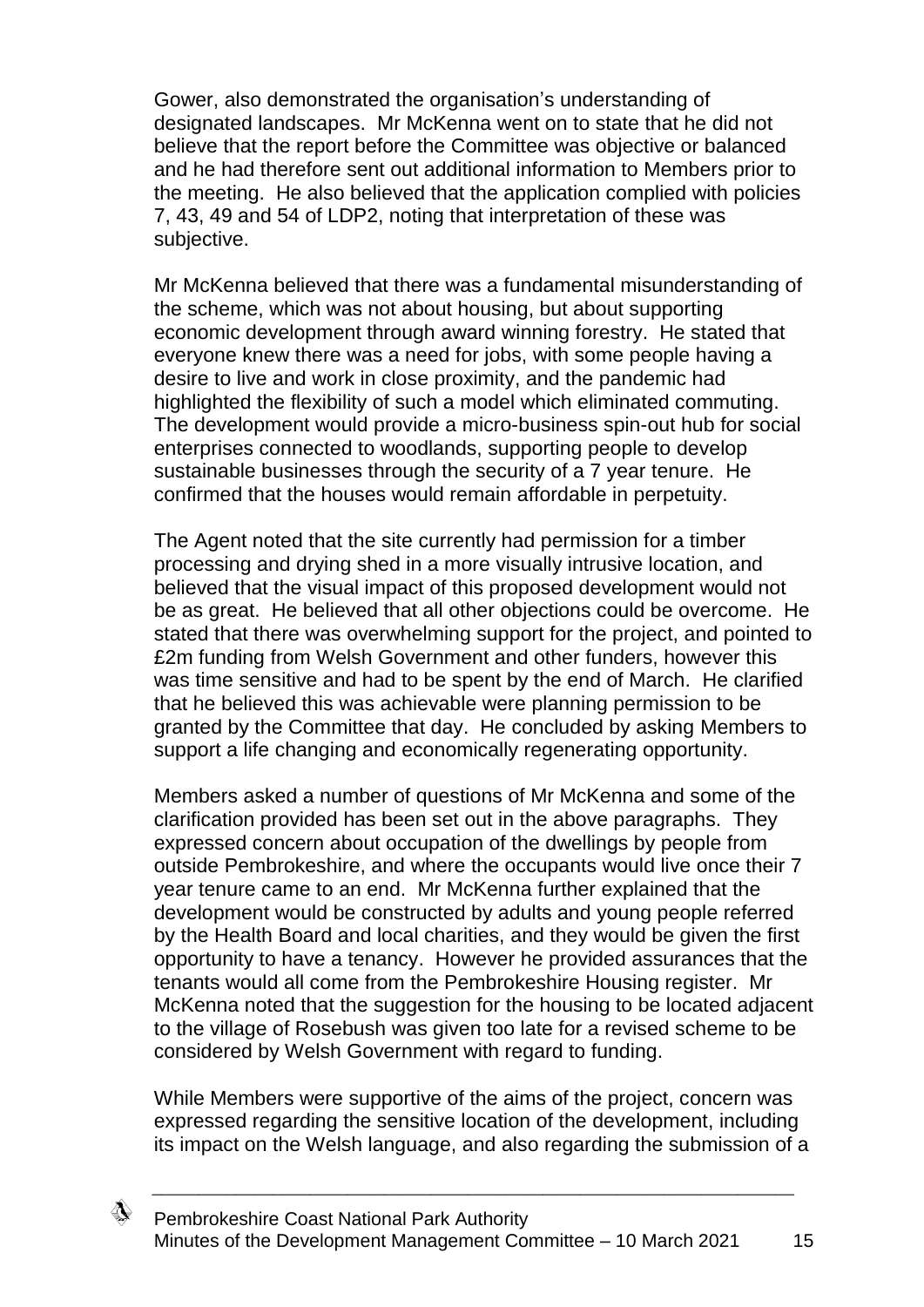large amount of information late in the process which would have benefitted from greater dialogue with officers, and potentially a site inspection by the Committee. However it was acknowledged that in the circumstances there was insufficient time for this to happen. Members were also concerned to hear Mr McKenna's view that the officer's report was not balanced and disagreed with this view, defending the officer as a Senior Planner with the Authority and commending her professionalism.

The recommendation, with the replacement of the second reason for refusal with one regarding the impact of the development on the SAC, was moved and seconded.

**DECISION: That the application be refused for the following reasons:**

- **1. The proposed development by virtue of its open countryside location will have a harmful impact on the special qualities of the national park, and is contrary to both national and local planning policies, specifically Policies 7, 8, 9 & 15 of the Pembrokeshire Coast National Park Local Development Plan (adopted 2020) and the principles of PPW 10 (Edition 10, December 2018).**
- **2. There is insufficient information in support of the application to determine the impact of the development on the River Cleddau Special Area of Conservation. The proposal does not therefore accord with the requirements of Policy 10 of the Pembrokeshire Coast National Park Local Development Plan 2 (2020).**
- **3. The dwellings are positioned with insufficient amenity space away from industrial production areas and are therefore contrary to the principles of Policy 30 of the Pembrokeshire Coast National Park Local Development Plan (adopted 2020).**

*[Councillor M James asked that it be noted that he abstained from voting on the above mentioned application as had had lost connection and not heard all of the debate.]*

Dr R Plummer, Dr R Heath Davies, Councillor P Kidney and Councillor M Evans tendered their apologies and left the meeting at this juncture.

# **7. Appeals**

The Development Management Team Leader reported on 3 appeals (against planning decisions made by the Authority) that were currently lodged with the Welsh Government, and detailed which stage of the appeal process had been reached to date in every case.